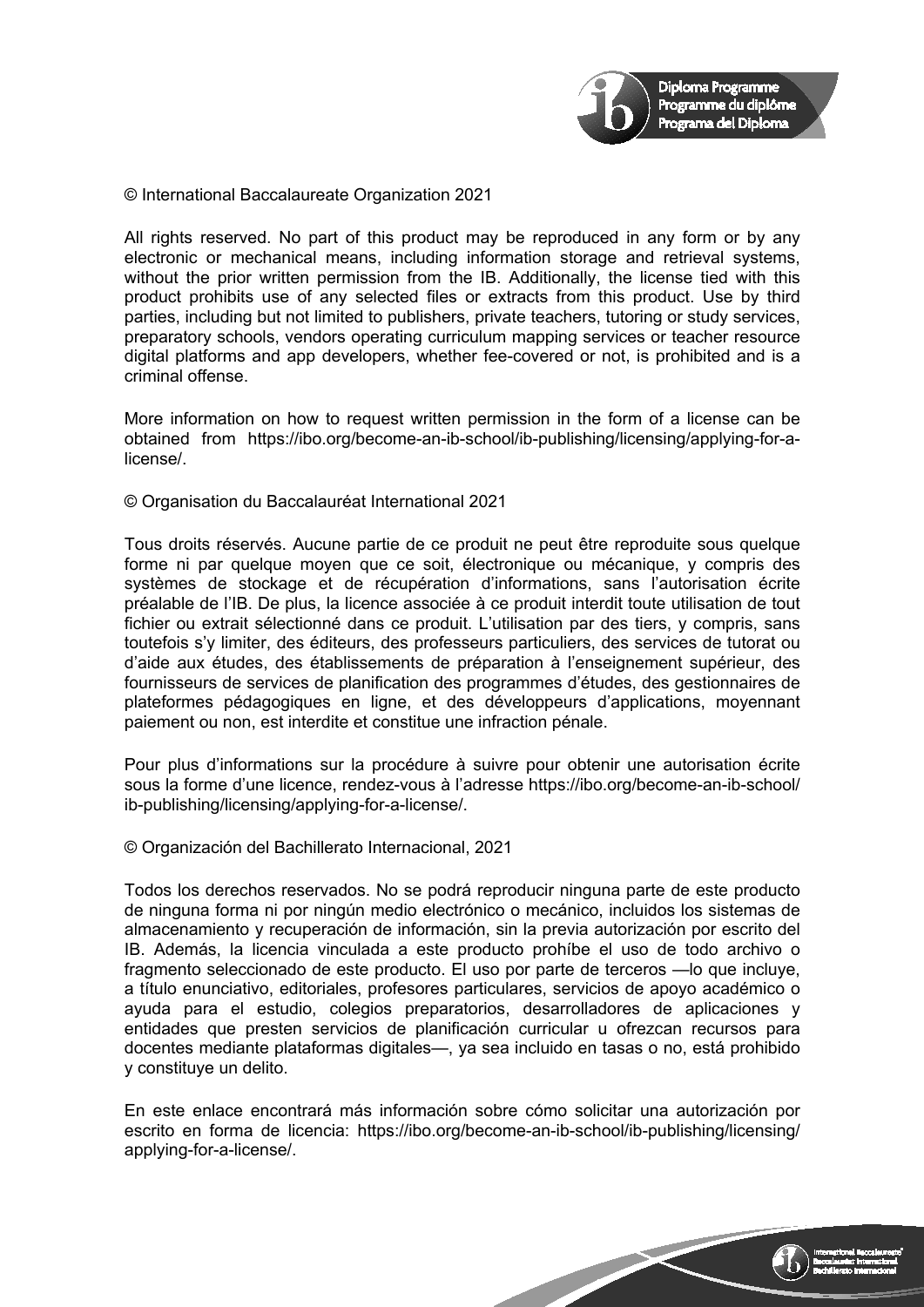

**Latin Standard level Paper 2**

Monday 17 May 2021 (morning)

1 hour 30 minutes

## **Instructions to candidates**

- Do not open this examination paper until instructed to do so.
- Answer all questions on three extracts taken from two options studied.
- y Each extract is worth **[15 marks]**.
- y The maximum mark for this examination paper is **[45 marks]**.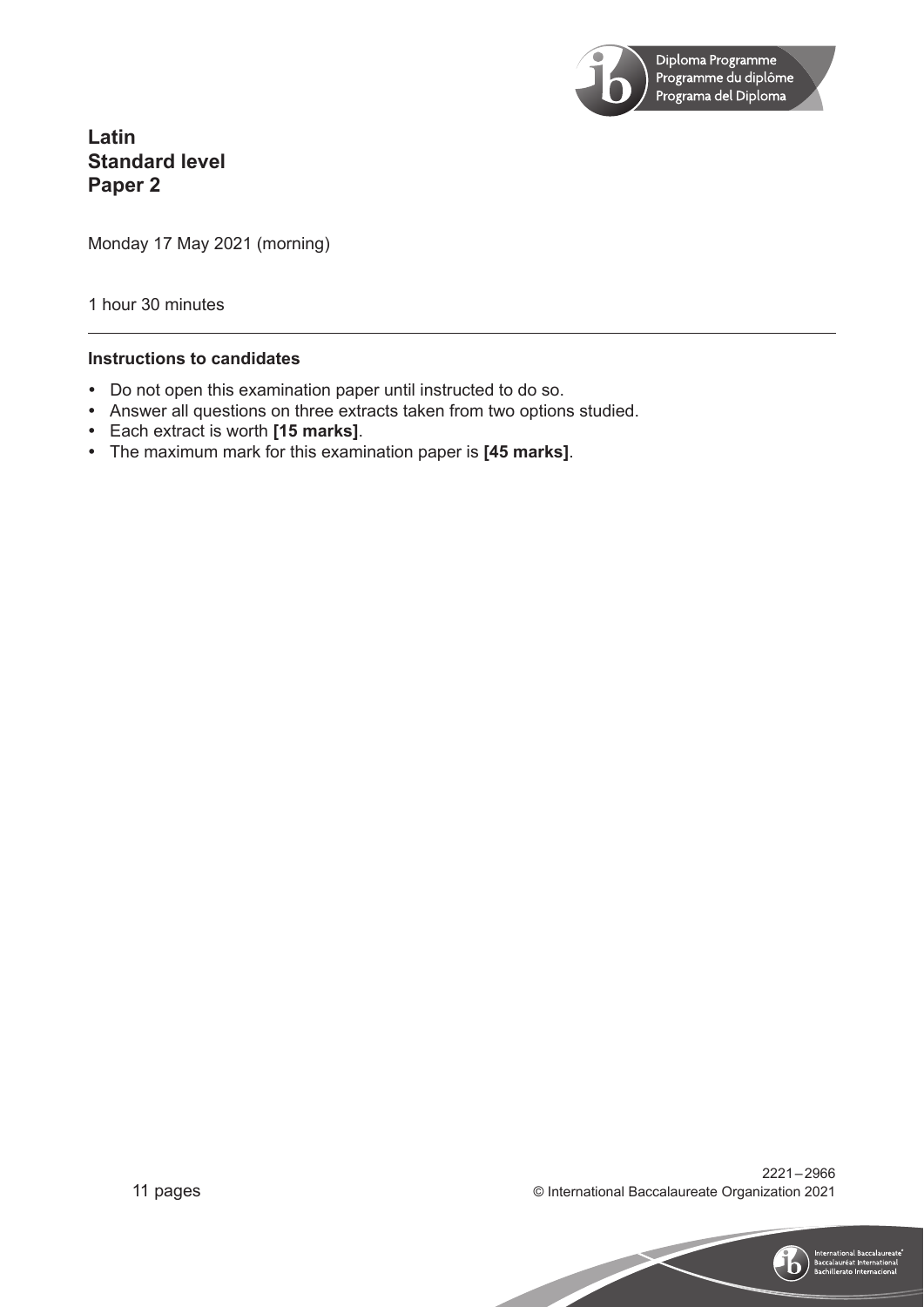Answer **all** questions on **three** extracts taken from **two** options studied.

#### **Option A — Vergil**

#### **Extract 1 Vergil,** *Aeneid* **12.845–866**

- dicuntur geminae pestes cognomine Dirae, quas et Tartaream Nox intempesta Megaeram uno eodemque tulit partu paribusque revinxit serpentum spiris ventosasque addidit alas. hae Iovis ad solium saevique in limine regis 845
- adparent acuuntque metum mortalibus aegris, siquando letum horrificum morbosque deum rex molitur meritas aut bello territat urbes. harum unam celerem demisit ab aethere summo Iuppiter inque omen Iuturnae occurrere iussit. 850
- illa volat celerique ad terram turbine fertur. non secus ac nervo per nubem impulsa sagitta, armatam saevi Parthus quam felle veneni, Parthus sive Cydon, telum immedicabile, torsit, stridens et celeris incognita transilit umbras: 855
- talis se sata Nocte tulit terrasque petivit. postquam acies videt Iliacas atque agmina Turni, alitis in parvae subitam conlecta figuram, quae quondam in bustis aut culminibus desertis nocte sedens serum canit importuna per umbras, 860
- hanc versa in faciem Turni se pestis ob ora fertque refertque sonans clipeumque everberat alis. 865

| 1. | (a) | <i>dicuntur  alas</i> (lines 845–848). State <b>four</b> details about the <i>Dirae</i> mentioned in the<br>extract. Support your answer by quoting the Latin text. | $[4]$ |
|----|-----|---------------------------------------------------------------------------------------------------------------------------------------------------------------------|-------|
|    | (b) | Write out and scan hae  aegris (lines 849–850). Indicate elisions where necessary.                                                                                  | $[2]$ |
|    | (C) | hae  urbes (lines 849–852). Outline what the purpose of the Dirae was. Quotation of<br>the Latin text is not required.                                              | $[2]$ |
|    | (d) | Translate <i>harum fertur</i> (lines 853–855).                                                                                                                      | $[3]$ |
|    | (e) | <i>postquam</i> alis (lines 861–866). Describe the encounter between the <i>Dira</i> and<br>Turnus. Support your answer by quoting the Latin text.                  | [4]   |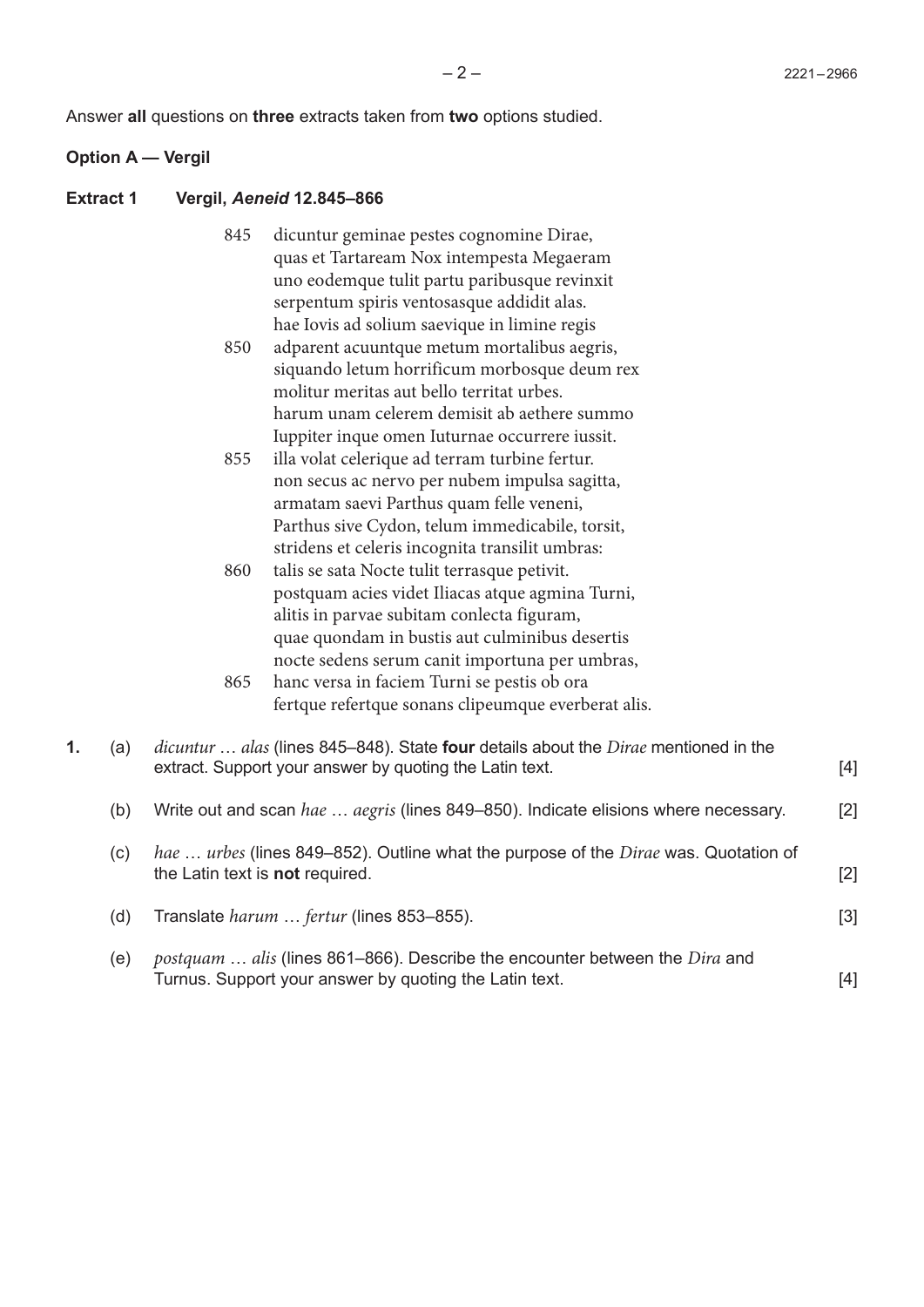#### **Option A — Vergil**

#### **Extract 2 Vergil,** *Aeneid* **12.896–918**

nec plura effatus saxum circumspicit ingens, saxum antiquum ingens, campo quod forte iacebat, limes agro positus, litem ut discerneret arvis. vix illud lecti bis sex cervice subirent,

- qualia nunc hominum producit corpora tellus: ille manu raptum trepida torquebat in hostem altior insurgens et cursu concitus heros. sed neque currentem se nec cognoscit euntem tollentemve manus saxumve immane moventem; 900
- genua labant, gelidus concrevit frigore sanguis. tum lapis ipse viri, vacuum per inane volutus, nec spatium evasit totum neque pertulit ictum. ac velut in somnis, oculos ubi languida pressit nocte quies, nequiquam avidos extendere cursus 905
- velle videmur et in mediis conatibus aegri succidimus, non lingua valet, non corpore notae sufficiunt vires, nec vox aut verba sequuntur: sic Turno, quacumque viam virtute petivit, successum dea dira negat. tum pectore sensus 910
- vertuntur varii. Rutulos aspectat et urbem cunctaturque metu letumque instare tremescit; nec quo se eripiat, nec qua vi tendat in hostem, nec currus usquam videt aurigamve sororem. 915

|  | nec  arvis (lines 896–898). List two details about the rock and explain its placement.<br>Support your answer by quoting the Latin text.                      | $\lceil 3 \rceil$ |
|--|---------------------------------------------------------------------------------------------------------------------------------------------------------------|-------------------|
|  | $\nu$ ix  sanguis (lines 899–905). Identify one stylistic feature used in these lines and<br>state its effect. Support your answer by quoting the Latin text. |                   |

- (c) *tum* … *ictum* (lines 906–907). Describe the trajectory of the rock through the air. Support your answer by quoting the Latin text. [2]
- (d) *ac velut* … *negat* (lines 908–914). Analyse the simile. Quotation of the Latin text is **not** required. [4]
- (e) *nec quo* … *sororem* (lines 917–918). List **four** ways in which Turnus's circumstance was hopeless. Support your answer by quoting the Latin text. [4]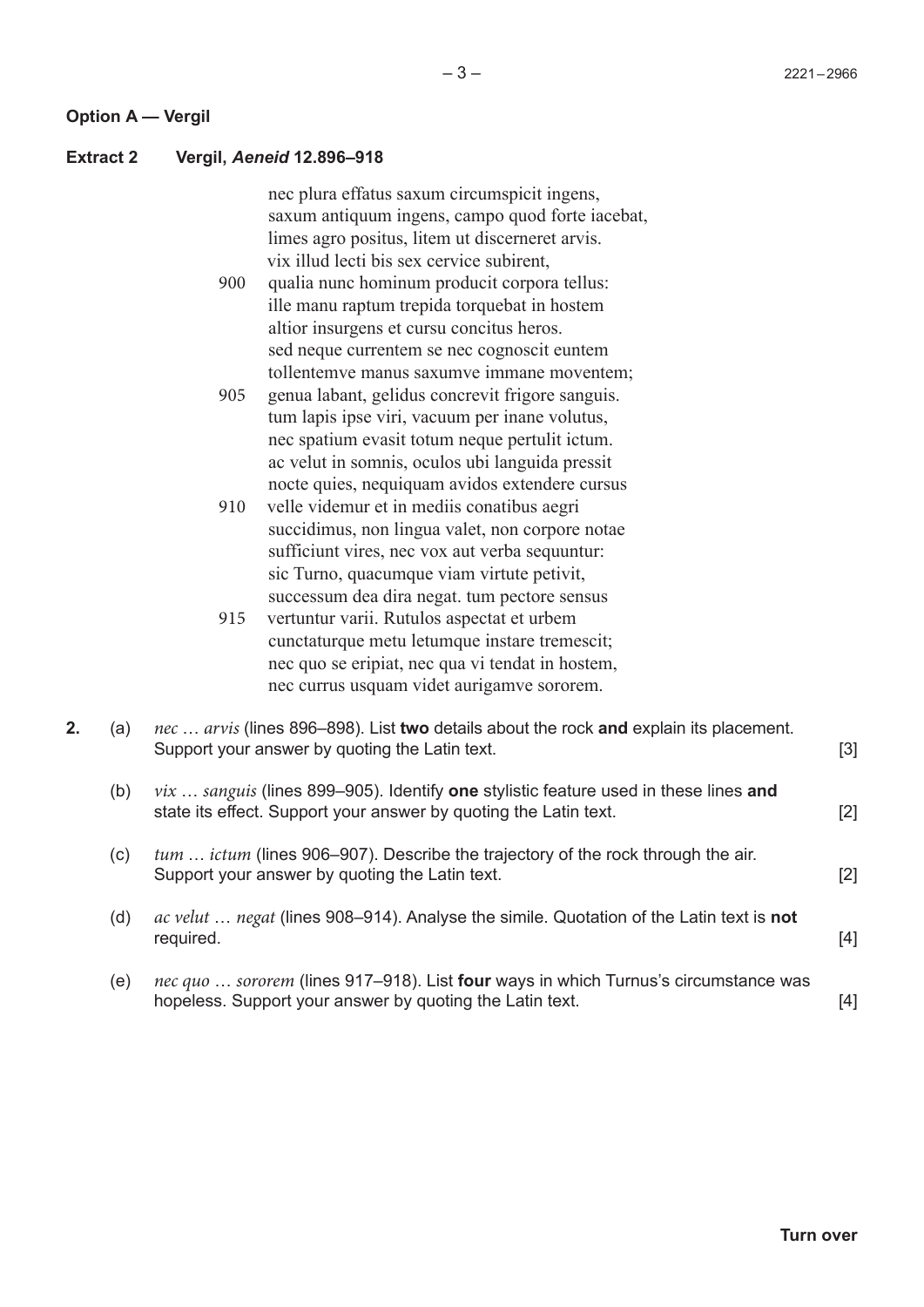## **Option B — History**

## **Extract 3 Caesar,** *De Bello Gallico* **7.70**

opere instituto fit equestre proelium in ea planitie, quam intermissam collibus tria milia passuum in longitudinem patere supra demonstravimus. summa vi ab utrisque contenditur. laborantibus nostris Caesar Germanos summittit legionesque pro castris constituit, ne qua subito irruptio ab hostium peditatu fiat. praesidio legionum addito nostris animus augetur: hostes in

- fugam coniecti se ipsi multitudine impediunt atque angustioribus portis relictis coacervantur. Germani acrius usque ad munitiones secuntur. fit magna caedes: nonnulli relictis equis fossam transire et maceriam transcendere conantur. paulum legiones Caesar quas pro vallo constituerat promoveri iubet. non minus qui intra munitiones erant perturbantur Galli: veniri ad se confestim existimantes ad arma conclamant; nonnulli perterriti in oppidum irrumpunt. Vercingetorix 5
- iubet portas claudi, ne castra nudentur. multis interfectis, compluribus equis captis Germani sese recipiunt. 10

| 3. | (a) | Translate opere  contenditur (lines 1-2).                                                                                                             | $[3] % \includegraphics[width=0.9\columnwidth]{figures/fig_1a} \caption{Schematic diagram of the top of the top of the top of the right.} \label{fig:1} %$ |
|----|-----|-------------------------------------------------------------------------------------------------------------------------------------------------------|------------------------------------------------------------------------------------------------------------------------------------------------------------|
|    | (b) | <i>laborantibus fiat</i> (lines 3–4). List the steps taken to relieve the Roman troops.<br>Support your answer by quoting the Latin text.             | $[3]$                                                                                                                                                      |
|    | (C) | fit  conantur (lines 6–7). Describe the battle and its outcome. Support your answer by<br>quoting the Latin text.                                     | [4]                                                                                                                                                        |
|    | (d) | non minus  irrumpunt (lines 8-9). Outline the response of the Gauls inside the<br>fortifications. Quotation of the Latin text is <b>not</b> required. | $[3]$                                                                                                                                                      |
|    | (e) | Vercingetorix  nudentur (lines 9–10). Outline Vercingetorix's order and explain his<br>reasoning. Support your answer by quoting the Latin text.      | [2]                                                                                                                                                        |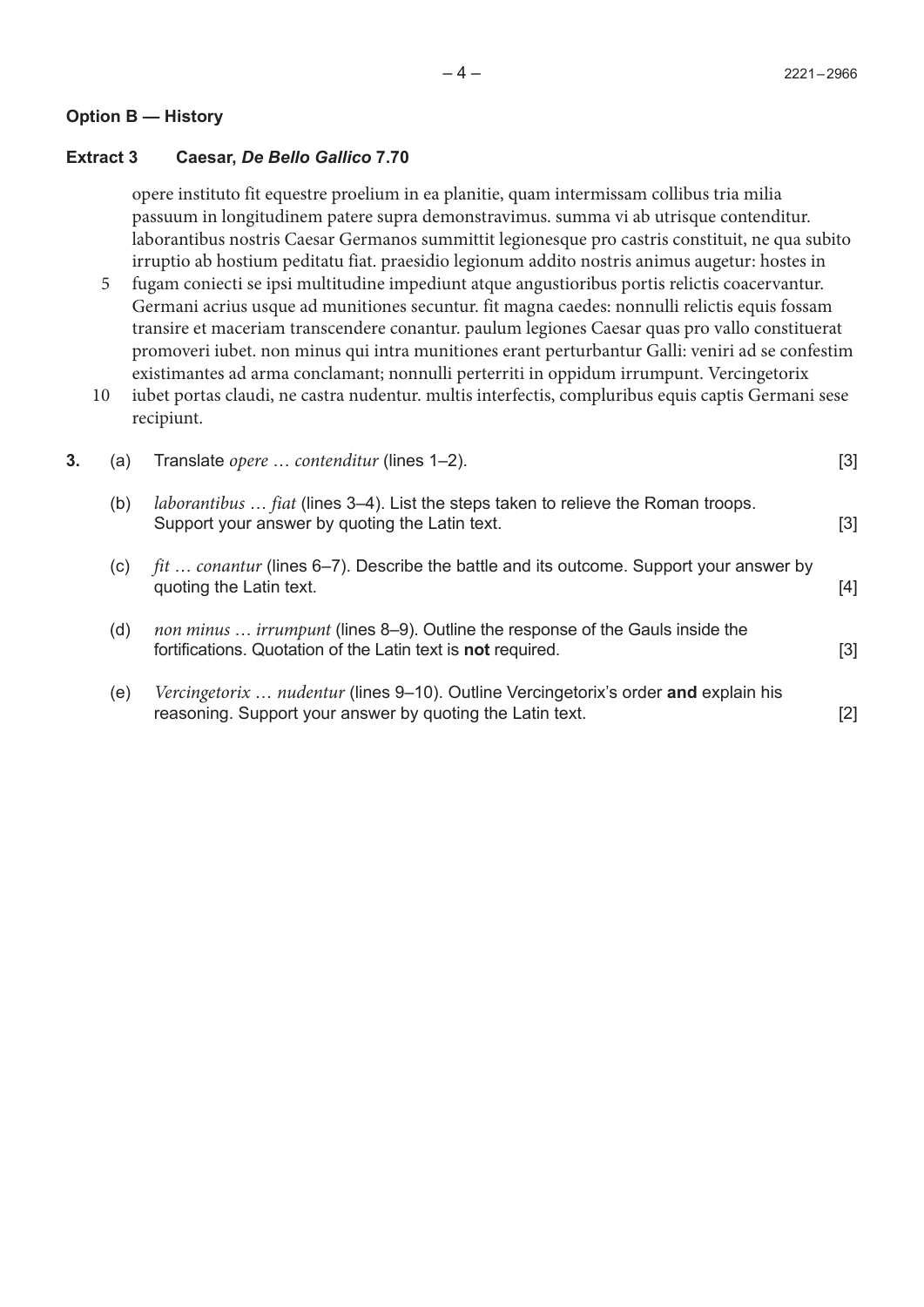## **Option B — History**

## **Extract 4 Caesar,** *De Bello Gallico* **7.90**

his rebus confectis in Aeduos proficiscitur; civitatem recipit. eo legati ab Arvernis missi quae imperaret se facturos pollicentur. imperat magnum numerum obsidum. legiones in hiberna mittit. captivorum circiter viginti milia Aeduis Arvernisque reddit. Titum Labienum duabus cum legionibus et equitatu in Sequanos proficisci iubet: huic Marcum Sempronium Rutilum

- attribuit. Gaium Fabium legatum et Lucium Minucium Basilum cum legionibus duabus in Remis collocat, ne quam ab finitimis Bellovacis calamitatem accipiant. Gaium Antistium Reginum in Ambivaretos, Titum Sextium in Bituriges, Gaium Caninium Rebilum in Rutenos cum singulis legionibus mittit. Quintum Tullium Ciceronem et Publium Sulpicium Cabilloni et Matiscone in Aeduis ad Ararim rei frumentariae causa collocat. ipse Bibracte hiemare constituit. his litteris 5
- cognitis Romae dierum viginti supplicatio redditur. 10

| 4. | (a) | eo legati  pollicentur (lines 1-2). Describe what the legates promised Caesar.<br>Quotation of the Latin text is <b>not</b> required. | $[2]$ |
|----|-----|---------------------------------------------------------------------------------------------------------------------------------------|-------|
|    | (b) | <i>imperat iubet</i> (lines 2–4). Outline Caesar's instructions. Support your answer by<br>quoting the Latin text.                    | $[4]$ |
|    | (c) | Gaium Fabium  accipiant (lines 5–6). State what Caesar did and explain why.<br>Quotation of the Latin text is <b>not</b> required.    | $[4]$ |
|    | (d) | <i>ad Ararim</i> (line 9). Identify this geographical reference and list an additional detail.                                        | $[2]$ |
|    | (e) | his  redditur (lines 9–10). Outline the response to Caesar's report. Support your<br>answer by quoting the Latin text.                | [3]   |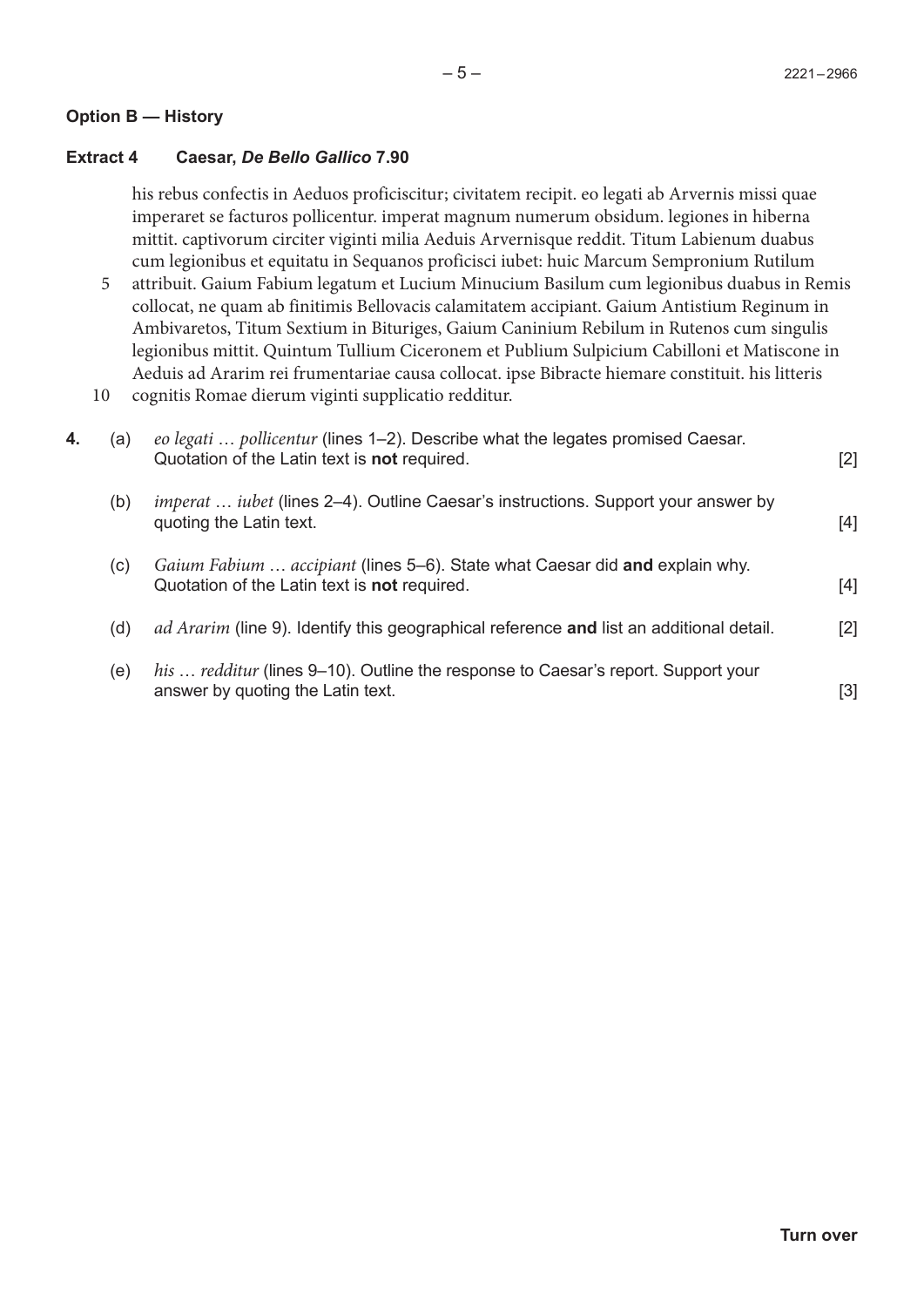## **Extract 5 Catullus,** *Carmina* **67.13–30**

"qui, quacumque aliquid reperitur non bene factum, ad me omnes clamant, 'Ianua, culpa tua est."

- non istuc satis est uno te dicere verbo, sed facere ut quivis sentiat et videat. "qui possum? nemo quaerit nec scire laborat." nos volumus; nobis dicere ne dubita. "primum igitur, virgo quod fertur tradita nobis, 15
- falsum est. non illam vir prior attigerit, languidior tenera cui pendens sicula beta nunquam se mediam sustulit ad tunicam: sed pater illius gnati violasse cubile dicitur et miseram conscelerasse domum, 20
- sive quod impia mens caeco flagrabat amore, seu quod iners sterili semine natus erat et quaerendus is unde foret nervosius illud quod posset zonam solvere virgineam." egregium narras mira pietate parentem, 25
- qui ipse sui gnati minxerit in gremium. 30

| 5. | (a)                        | qui  tua est (lines 13–14). Explain why the door is upset. Quotation of the Latin text is<br>not required.                                           | $[2]$ |
|----|----------------------------|------------------------------------------------------------------------------------------------------------------------------------------------------|-------|
|    | (b)                        | Translate <i>non istuc laborat</i> (lines 15–17).                                                                                                    | $[3]$ |
|    | $\left( \mathrm{c}\right)$ | <i>primum  falsum est</i> (lines 19–20). State what the door reveals about the wife. Support<br>your answer by quoting the Latin text.               | [2]   |
|    | (d)                        | sed  erat (lines 23–26). State what the father is said to have done and list the possible<br>reasons. Support your answer by quoting the Latin text. | [4]   |
|    | (e)                        | Identify two stylistic features used in this extract and state their effect. Support your<br>answer by quoting the Latin text.                       | [4]   |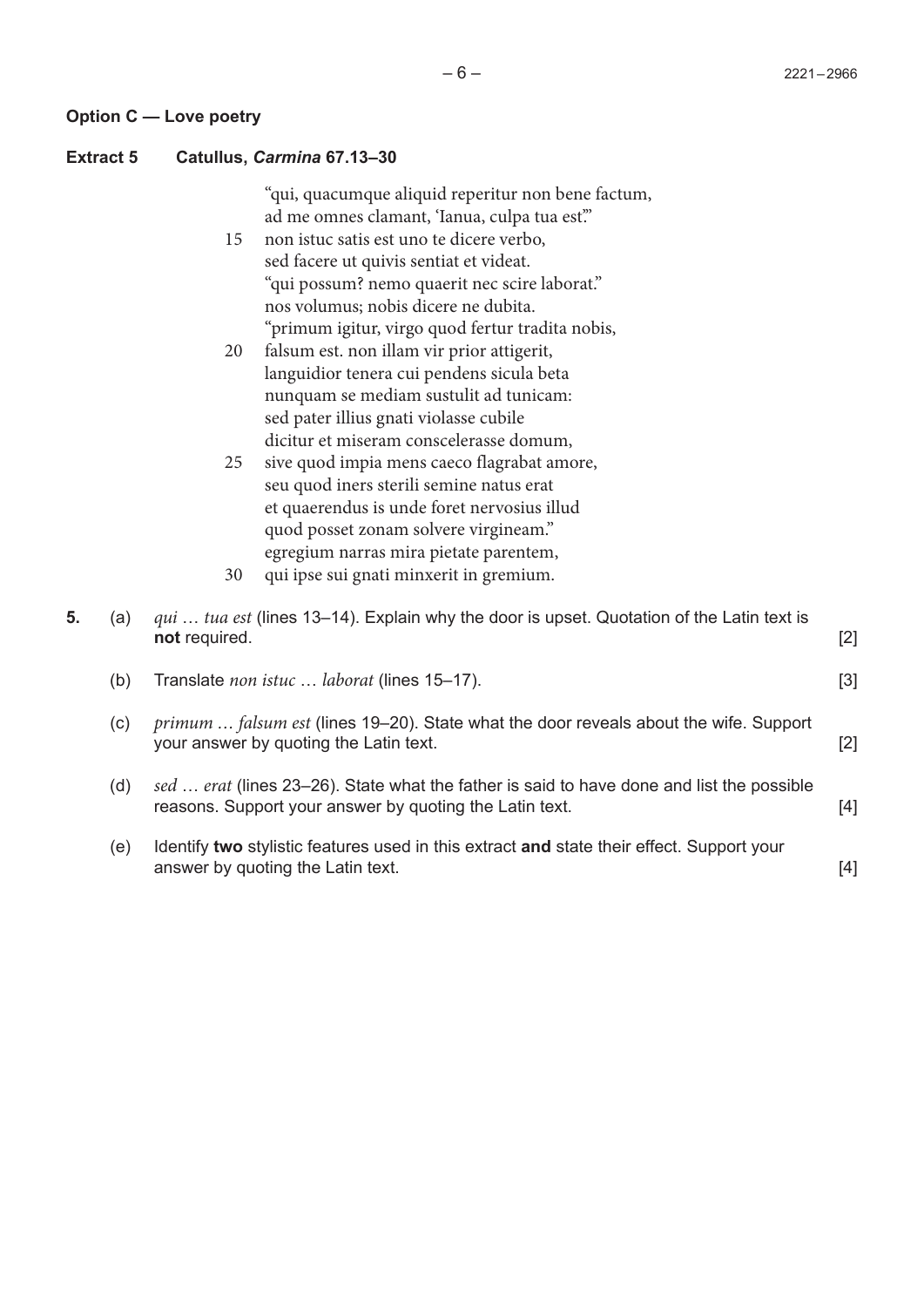### **Option C — Love poetry**

#### **Extract 6 Catullus,** *Carmina* **62.39–58**

### Maidens

|    | ut flos in saeptis secretus nascitur hortis,     |
|----|--------------------------------------------------|
| 40 | ignotus pecori, nullo convulsus aratro,          |
|    | quem mulcent aurae, firmat sol, educat imber,    |
|    | multi illum pueri, multae optavere puellae;      |
|    | idem cum tenui carptus defloruit ungui,          |
|    | nulli illum pueri, nullae optavere puellae:      |
| 45 | sic virgo, dum intacta manet, dum cara suis est; |
|    | cum castum amisit polluto corpore florem,        |
|    | nec pueris iucunda manet nec cara puellis.       |
|    | Hymen o Hymenaee, Hymen ades o Hymenaee.         |
|    |                                                  |

#### Youths

|    | Youths                                              |
|----|-----------------------------------------------------|
|    | ut vidua in nudo vitis quac nascitur arvo           |
| 50 | nunquam se extollit, nunquam mitem educat unam,     |
|    | sed tenerum prono deflectens pondere corpus         |
|    | iam iam contingit summum radice flagellum,          |
|    | hanc nulli agricolae, nulli accoluere iuvenci;      |
|    | at si forte eadem est ulmo coniuncta marito,        |
| 55 | multi illam agricolae, multi accoluere iuvenci:     |
|    | sic virgo, dum intacta manet, dum inculta senescit; |
|    | cum par conubium maturo tempore adepta est,         |
|    | cara viro magis et minus est invisa parenti.        |

**6.** (a) *ut flos* … *imber* (lines 39–41). List what enhances the desirability of the flower. Support your answer by quoting the Latin text. [4]

| (b) | ut flos  sic virgo  suis est (lines 39–45). Analyse the simile. Quotation of the Latin<br>text is <b>not</b> required. | [4]   |
|-----|------------------------------------------------------------------------------------------------------------------------|-------|
| (C) | Write out and scan <i>cum puellis</i> (lines 46–47). Indicate elisions where necessary.                                | $[2]$ |
| (d) | Translate at si  senescit (lines 54-56).                                                                               |       |

(e) *cum* … *parenti* (lines 57–58). Outline the result of marriage for the woman. Quotation of the Latin text is **not** required. [2]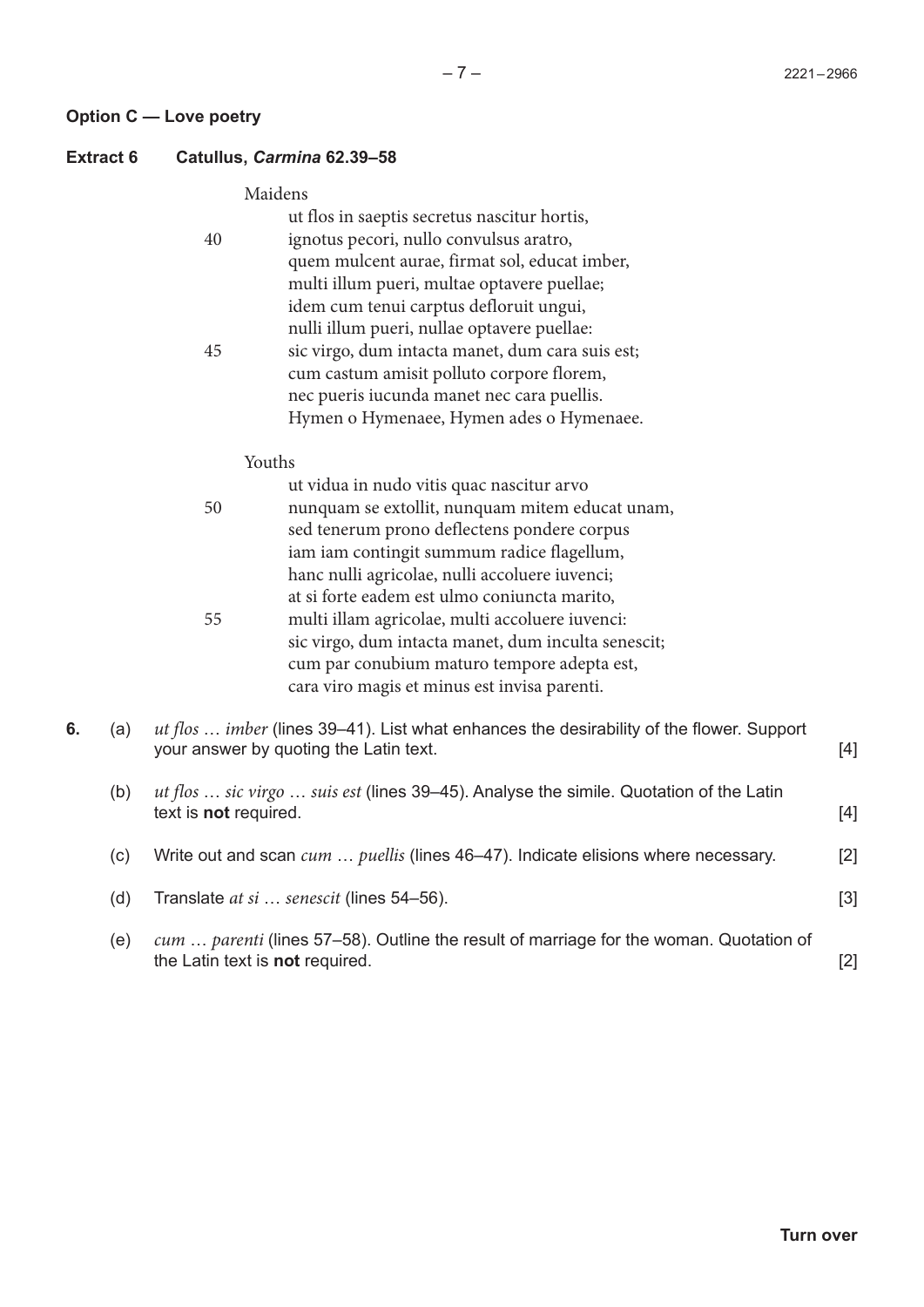**Option E — Social criticism**

**Extract 7 Horace,** *Epodes* **7**

|    |     | quo, quo scelesti ruitis? aut cur dexteris<br>aptantur enses conditi?                                                                                    |       |
|----|-----|----------------------------------------------------------------------------------------------------------------------------------------------------------|-------|
|    |     | parumne campis atque Neptuno super                                                                                                                       |       |
|    |     | fusum est Latini sanguinis,                                                                                                                              |       |
|    |     | non ut superbas invidae Karthaginis<br>5<br>Romanus arces ureret,                                                                                        |       |
|    |     | intactus aut Britannus ut descenderet                                                                                                                    |       |
|    |     | Sacra catenatus Via,                                                                                                                                     |       |
|    |     | sed ut secundum vota Parthorum sua                                                                                                                       |       |
|    |     | urbs haec periret dextera?<br>10                                                                                                                         |       |
|    |     | neque hic lupis mos nec fuit leonibus                                                                                                                    |       |
|    |     | umquam nisi in dispar feris.<br>furorne caecos an rapit vis acrior                                                                                       |       |
|    |     | an culpa? responsum date.                                                                                                                                |       |
|    |     | tacent et albus ora pallor inficit<br>15                                                                                                                 |       |
|    |     | mentesque perculsae stupent.                                                                                                                             |       |
|    |     | sic est: acerba fata Romanos agunt                                                                                                                       |       |
|    |     | scelusque fraternae necis,                                                                                                                               |       |
|    |     | ut inmerentis fluxit in terram Remi                                                                                                                      |       |
|    |     | 20<br>sacer nepotibus cruor.                                                                                                                             |       |
| 7. | (a) | parumne  sanguinis (lines 3–4). Outline what is implied by the rhetorical question.<br>Support your answer by quoting the Latin text.                    | $[3]$ |
|    | (b) | non ut  Via (lines 5–8). Identify the justifications for the loss of Roman life according<br>to the poet. Support your answer by quoting the Latin text. | [4]   |
|    | (c) | neque  feris (lines 11-12). Outline Horace's criticism of this violence. Quotation of the<br>Latin text is not required.                                 | $[3]$ |
|    | (d) | Translate sic est  cruor (lines 17-20).                                                                                                                  | $[3]$ |
|    | (e) | Identify one stylistic feature used in this extract and state its effect. Support your<br>answer by quoting the Latin text.                              | $[2]$ |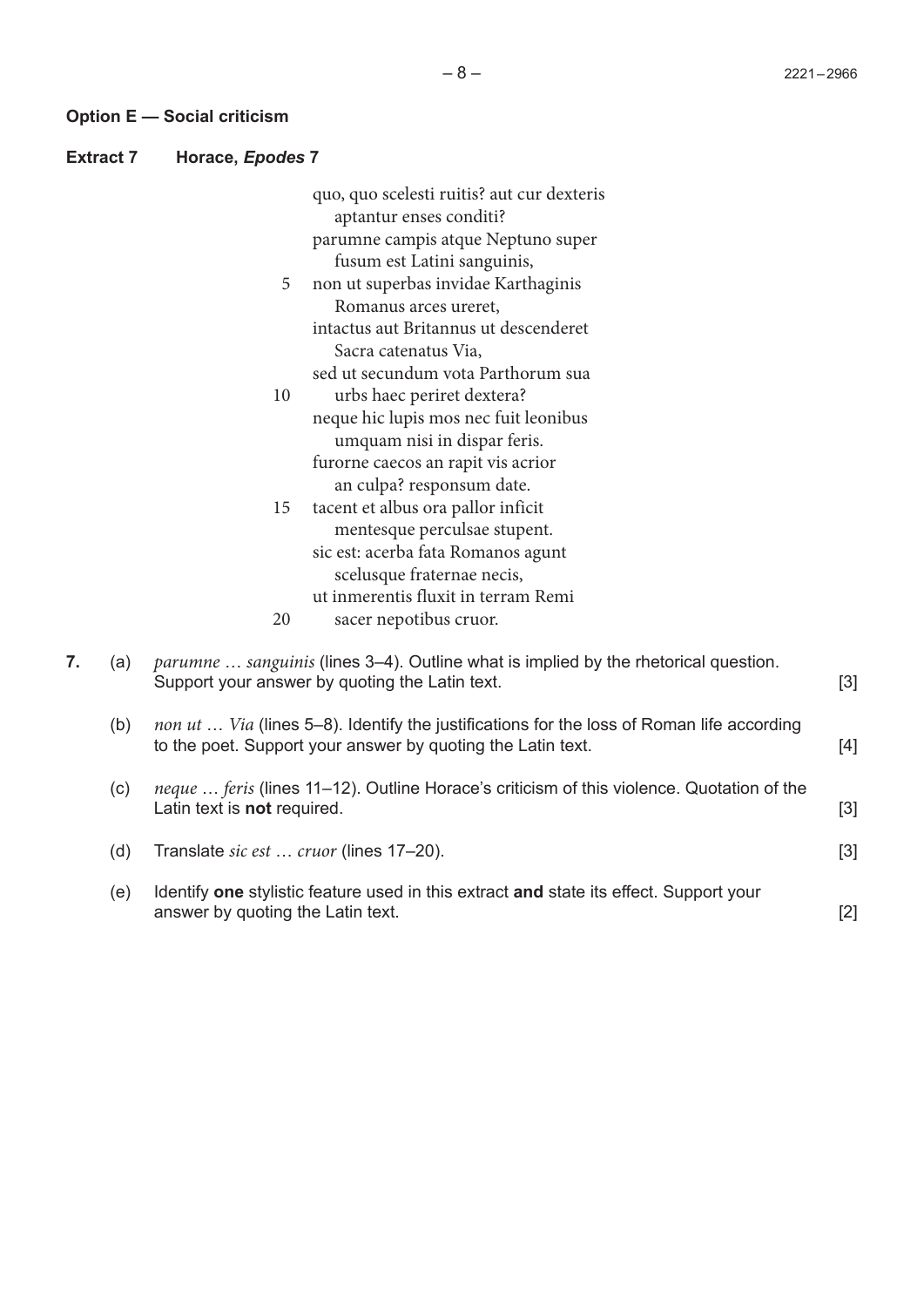#### **Option E — Social criticism**

#### **Extract 8 Martial,** *Epigrams* **6.64.1–17**

cum sis nec rigida Fabiorum gente creatus nec qualem Curio, dum prandia portat aranti, hirsuta peperit rubicunda sub ilice coniunx, sed patris ad speculum tonsi matrisque togatae

- filius et possit sponsam te sponsa vocare: emendare meos, quos novit fama, libellos et tibi permittis felicis carpere nugas, has, inquam, nugas, quibus aurem advertere totam non aspernantur proceres urbisque forique, 5
- quas et perpetui dignantur scrinia Sili et repetit totiens facundo Regulus ore, quique videt propius magni certamina Circi laudat Aventinae vicinus Sura Dianae, ipse etiam tanto dominus sub pondere rerum 10
- non dedignatur bis terque revolvere Caesar. sed tibi plus mentis, tibi cor limante Minerva acrius et tenues finxerunt pectus Athenae. 15

| 8. | (a) | cum  coniunx (lines 1–3). List what family background is worthy according to these<br>lines. Support your answer by quoting the Latin text. | $[3]$ |
|----|-----|---------------------------------------------------------------------------------------------------------------------------------------------|-------|
|    | (b) | sed  vocare (lines 4–5). Identify Martial's criticisms of the addressee. Support your<br>answer by quoting the Latin text.                  | $[3]$ |
|    | (c) | has  Dianae (lines 8–13). List people who Martial asserts read his poems. Quotation of<br>the Latin text is <b>not</b> required.            | $[4]$ |
|    | (d) | quique  Dianae (lines 12–13). Locate the Circus Maximus, the Aventine and the<br>temple of Diana within the ancient city of Rome.           | $[3]$ |
|    | (e) | <i>ipse  Caesar</i> (lines 14–15). Describe how Caesar enjoys Martial's poetry. Quotation of<br>the Latin text is <b>not</b> required.      | $[2]$ |
|    |     |                                                                                                                                             |       |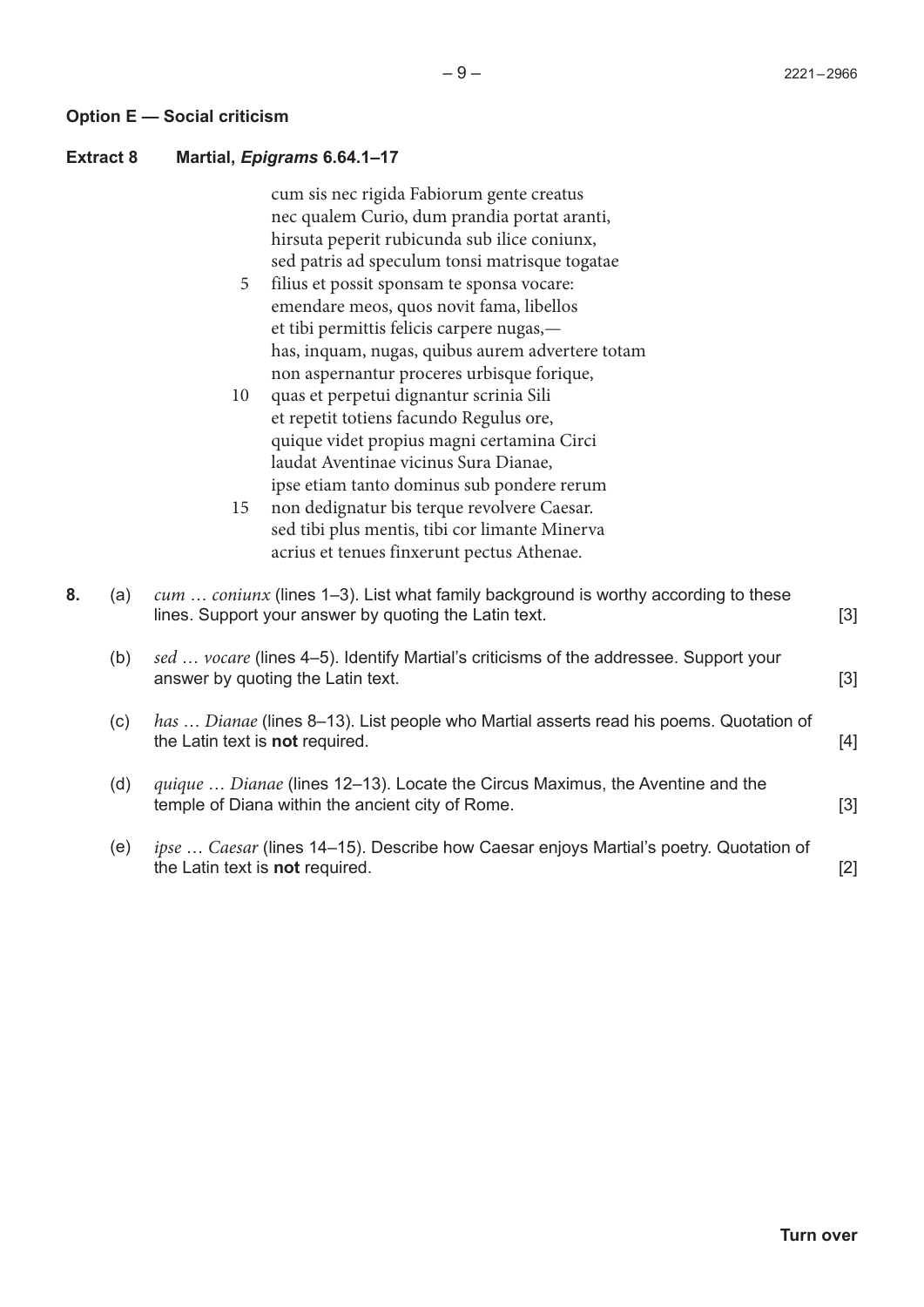## **Option G — Villains**

## **Extract 9 Livy,** *Ab Urbe Condita* **1.57.1–7**

Ardeam Rutuli habebant, gens, ut in ea regione atque in ea aetate, divitiis praepollens; eaque ipsa causa belli fuit, quod rex Romanus cum ipse ditari, exhaustus magnificentia publicorum operum, tum praeda delenire popularium animos studebat, praeter aliam superbiam regno infestos etiam quod se in fabrorum ministeriis ac servili tam diu habitos opere ab rege indignabantur. temptata

- res est, si primo impetu capi Ardea posset: ubi id parum processit, obsidione munitionibusque coepti premi hostes. in his stativis, ut fit longo magis quam acri bello, satis liberi commeatus erant, primoribus tamen magis quam militibus; regii quidem iuvenes interdum otium conviviis comisationibusque inter se terebant. forte potantibus his apud Sex. Tarquinium, ubi et Collatinus cenabat Tarquinius, Egeri filius, incidit de uxoribus mentio. suam quisque laudare miris modis; 5
- inde certamine accenso Collatinus negat verbis opus esse; paucis id quidem horis posse sciri quantum ceteris praestet Lucretia sua. "quin, si vigor ivuentae inest, conscendimus equos invisimusque praesentes nostrarum ingenia? id cuique spectatissimum sit quod necopinato viri adventu occurrerit oculis." 10

| 9. | (a) | gens  fuit (lines 1–2). Outline how Livy describes the Rutuli. Support your answer by<br>quoting the Latin text.                                                 | $[3]$ |
|----|-----|------------------------------------------------------------------------------------------------------------------------------------------------------------------|-------|
|    | (b) | quod  studebat (lines 2-3). Explain why the Roman king wanted wealth. Support your<br>answer by quoting the Latin text.                                          | $[4]$ |
|    | (c) | <i>in his stativis militibus</i> (lines 6–7). Outline what happens during a long war, according<br>to Livy.                                                      | $[4]$ |
|    | (d) | regii  mentio (lines 7-9). State where the young men were and what they were doing<br>when the dispute broke out. Support your answer by quoting the Latin text. | $[2]$ |
|    | (e) | inde  oculis (lines 10–13). State Collatinus's solution to the debate. Quotation of the<br>Latin is <b>not</b> required.                                         | [2]   |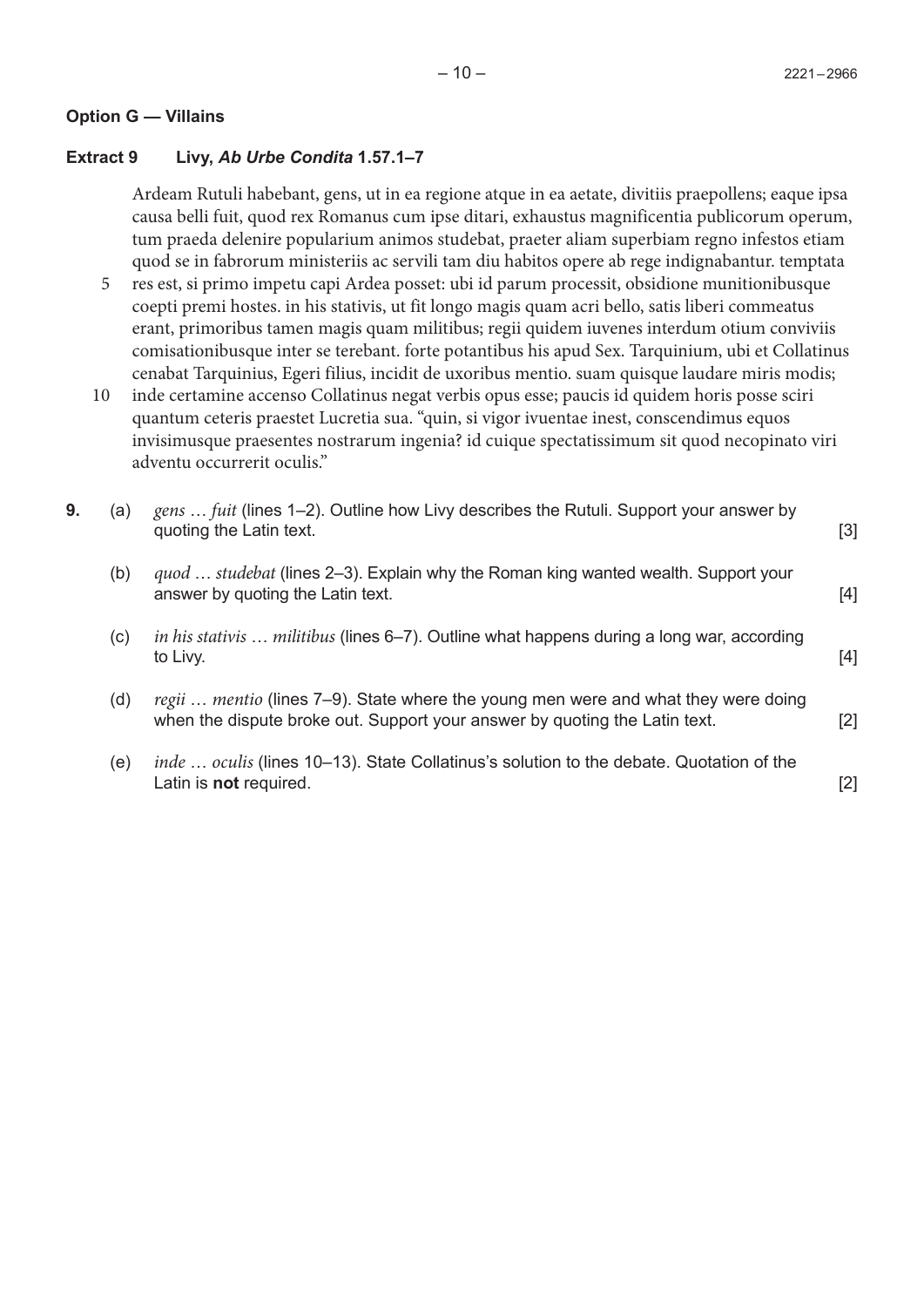## **Option G — Villains**

# **Extract 10 Livy,** *Ab Urbe Condita* **1.60**

harum rerum nuntiis in castra perlatis cum re nova trepidus rex pergeret Romam ad comprimendos motus, flexit viam Brutus—senserat enim adventum—ne obvius fieret; eodemque fere tempore, diversis itineribus, Brutus Ardeam, Tarquinius Romam venerunt. Tarquinio clausae portae exsiliumque indictum: liberatorem urbis laeta castra accepere, exactique inde

- liberi regis. duo patrem secuti sunt qui exsulatum Caere in Etruscos ierunt. Sextus Tarquinius Gabios tamquam in suum regnum profectus ab ultoribus veterum simultatium, quas sibi ipse caedibus rapinisque concierat, est interfectus. L. Tarquinius Superbus regnavit annos quinque et viginti. regnatum Romae ab condita urbe ad liberatam annos ducentos quadraginta quattuor. duo consules inde comitiis centuriatis a praefecto urbis ex commentariis Ser. Tulli creati sunt, L. 5
- Iunius Brutus et L. Tarquinius Collatinus. 10

| 10. | (a) | harum  motus (lines 1-2). State the king's response to the news. Support your<br>answer by quoting the Latin text.                                   | $[3]$ |
|-----|-----|------------------------------------------------------------------------------------------------------------------------------------------------------|-------|
|     | (b) | Translate <i>flexit </i> venerunt (lines 2–3).                                                                                                       | $[3]$ |
|     | (c) | Tarquinio  regis (lines 3-5). Contrast the reception of Tarquinius at Rome and of<br>Brutus at Ardea. Support your answer by quoting the Latin text. | [4]   |
|     | (d) | <i>duo  ierunt</i> (line 5). Outline the fate of Tarquinius's sons. Support your answer by<br>quoting the Latin text.                                | $[3]$ |
|     | (e) | Sextus  interfectus (lines 5-7). Explain why Sextus Tarquinius was killed. Support your<br>answer by quoting the Latin text.                         | $[2]$ |
|     |     |                                                                                                                                                      |       |